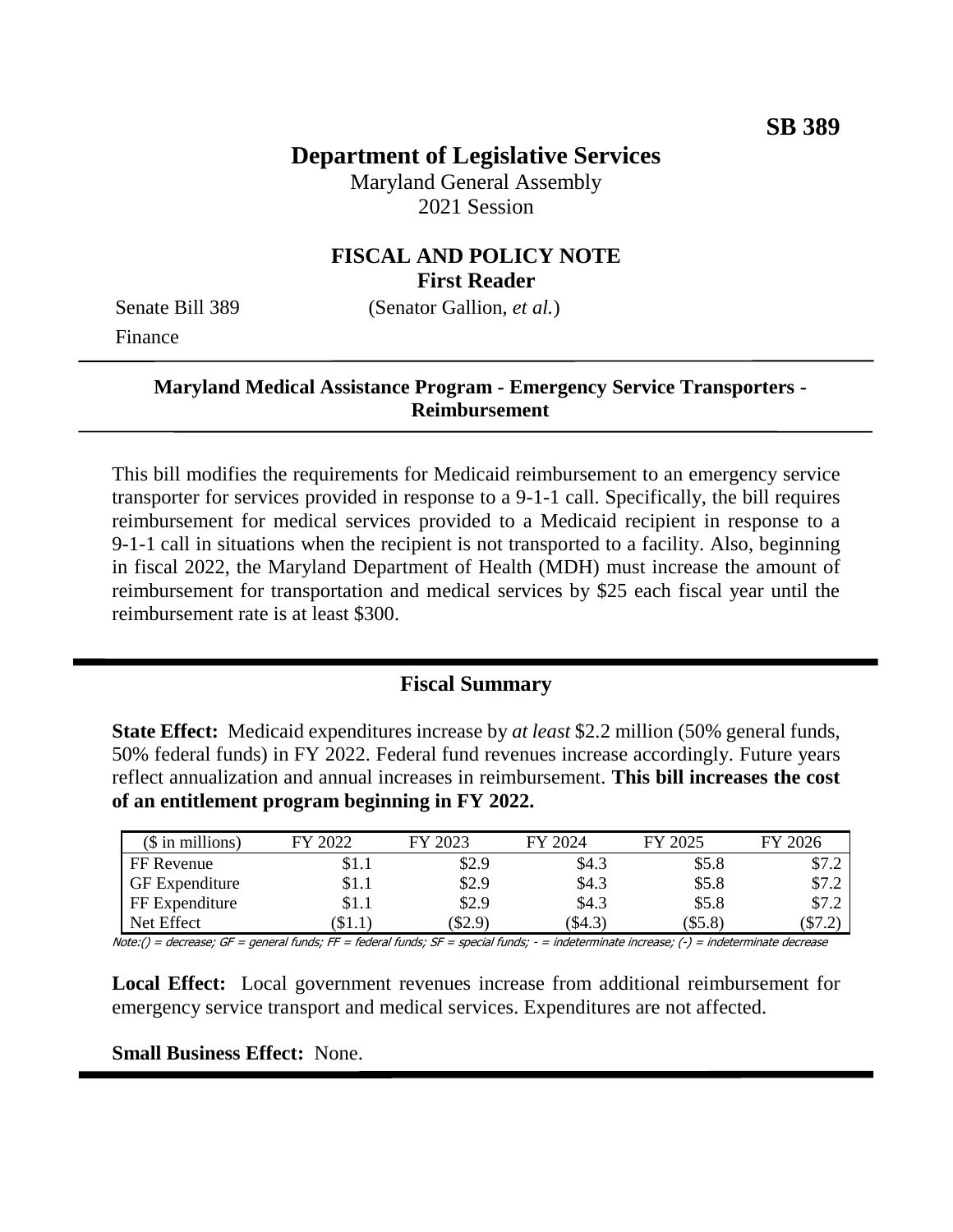# **Analysis**

**Current Law:** If an emergency service transporter (which includes a public entity or volunteer fire, rescue, or emergency medical service that provides emergency medical services – collectively EMS provider) charges for its services and requests reimbursement from Medicaid, MDH must reimburse the emergency service transporter, in an amount as specified by MDH regulations, for the cost of (1) transportation to a facility in response to a 9-1-1 call and (2) medical services provided while transporting the Medicaid recipient to a facility in response to a 9-1-1 call.

The current Medicaid reimbursement rate is \$100 per transport. This reimbursement is provided regardless of whether the care provided is at the advanced life support or basic life support level. Services, medications, and supplies provided by EMS at a scene or during transport are not eligible for separate reimbursement outside the \$100 transport fee. To be eligible for reimbursement, EMS must have been dispatched by a 9-1-1 call center and the ambulance must transport the patient to a hospital emergency department, among other requirements.

Chapter 605 of 2018 required the Maryland Health Care Commission (MHCC) and the Maryland Institute for Emergency Medical Services Systems (MIEMSS) to, among other things, jointly develop a statewide plan for the reimbursement of services provided by EMS providers to Medicaid recipients. The [report](http://dlslibrary.state.md.us/publications/Exec/MDH/MHCC/SB682Ch605_2018.pdf) was submitted in January 2019.

**State Fiscal Effect:** Medicaid expenditures increase by *at least* \$2.2 million (50% general funds, 50% federal funds) in fiscal 2022, which reflects the bill's October 1, 2021 effective date. This estimate reflects the cost of increasing the reimbursement rate for emergency transports from \$100 to \$125. Any additional cost to provide reimbursement for medical services provided to a Medicaid recipient in response to a 9-1-1 call where no transport is made (or where transport is not made to a "facility") – also known as treat and release – is not reflected in that amount, as discussed below.

### *Increased Medicaid Reimbursement for Emergency Transports*

In calendar 2018, Medicaid reimbursed emergency service transporters for 115,474 transports at a rate of \$100 per transport, resulting in a total cost of \$11.5 million. Assuming the number of transports remains constant, Medicaid expenditures increase by a total of \$2.2 million in fiscal 2022 to increase reimbursement to \$125 per transport; as noted above, this estimate accounts for the bill's October 1, 2021 effective date. Federal fund revenues increase accordingly. To the extent the number of transports varies, costs increase or decrease accordingly.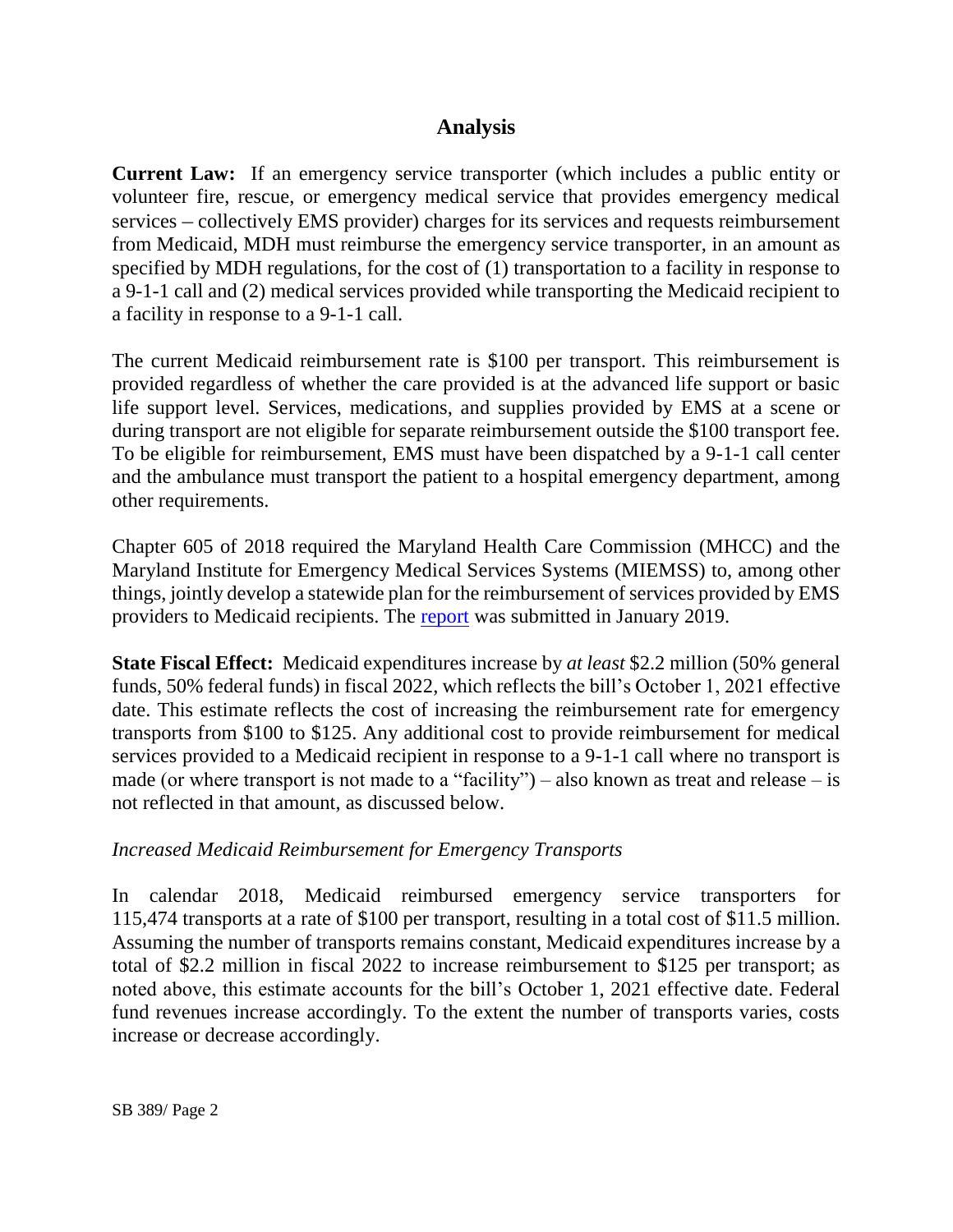Future year expenditures reflect an increase in the rate as follows: \$150 in fiscal 2023; \$175 in fiscal 2024; \$200 in fiscal 2025; and \$225 in fiscal 2026. Rates continue to increase by \$25 increments until reaching \$300 in fiscal 2029 for an additional annual cost of \$23.1 million that year and in subsequent years.

#### *Reimbursement for Treat and Release Medical Services*

According to the 2019 MHCC/MIEMSS report, for some 9-1-1 calls, EMS responds, provides care, and the patient refuses ambulance transport to a hospital emergency department (ED). The most common types of treat and release 9-1-1 patients are those with diabetic hypoglycemia, asthma, or unconscious overdose. For federal participation in the cost of treat and release services, Medicaid must apply for a State plan amendment (SPA) as eligibility for reimbursement currently requires that the ambulance transport the patient to a hospital ED. Should the SPA be approved, reimbursement for these services would be eligible for 50% federal matching funds. However, as noted in the MHCC/MIEMSS report, there is no reliable data currently available to quantify the number of Medicaid patients that EMS treats in order to accurately project the cost to reimburse for these services.

*For illustrative purposes only*, assuming an SPA is approved, for every 5,000 patients for which Medicaid provides reimbursement for treat and release services annually, Medicaid expenditures (50% general funds, 50% federal funds) increase by \$625,000 in fiscal 2022, increasing to \$1.1 million in fiscal 2026. This example includes the impact of the \$25 annual increase in the reimbursement rate. If no SPA is approved, such reimbursement would be entirely from general funds.

**Local Revenues:** Local government EMS providers receive *at least* \$2.2 million in additional reimbursement for transport and medical services provided to Medicaid recipients in fiscal 2022. Medicaid reimbursement increases by \$14.4 million in fiscal 2026 and, beginning in fiscal 2029, by \$23.1 million. These estimates are based on the incremental increase in the reimbursement rate each year and reflect only the amount of reimbursement for such services when a transport is made. As noted above, additional reimbursement for treat and release services cannot be accurately projected at this time.

**Additional Comments:** MDH advises that it has submitted an SPA that will create a public Emergency Service Transporter Supplemental Payment Program (ESPP). The proposed amendment will increase funding to eligible emergency service transporters by providing a federal match for qualifying State-based expenditures. In fiscal 2022, an estimated \$60 million in State expenditures will be matched by equivalent federal Medicaid funds, which will be disbursed to eligible providers. To be eligible to participate in ESPP,